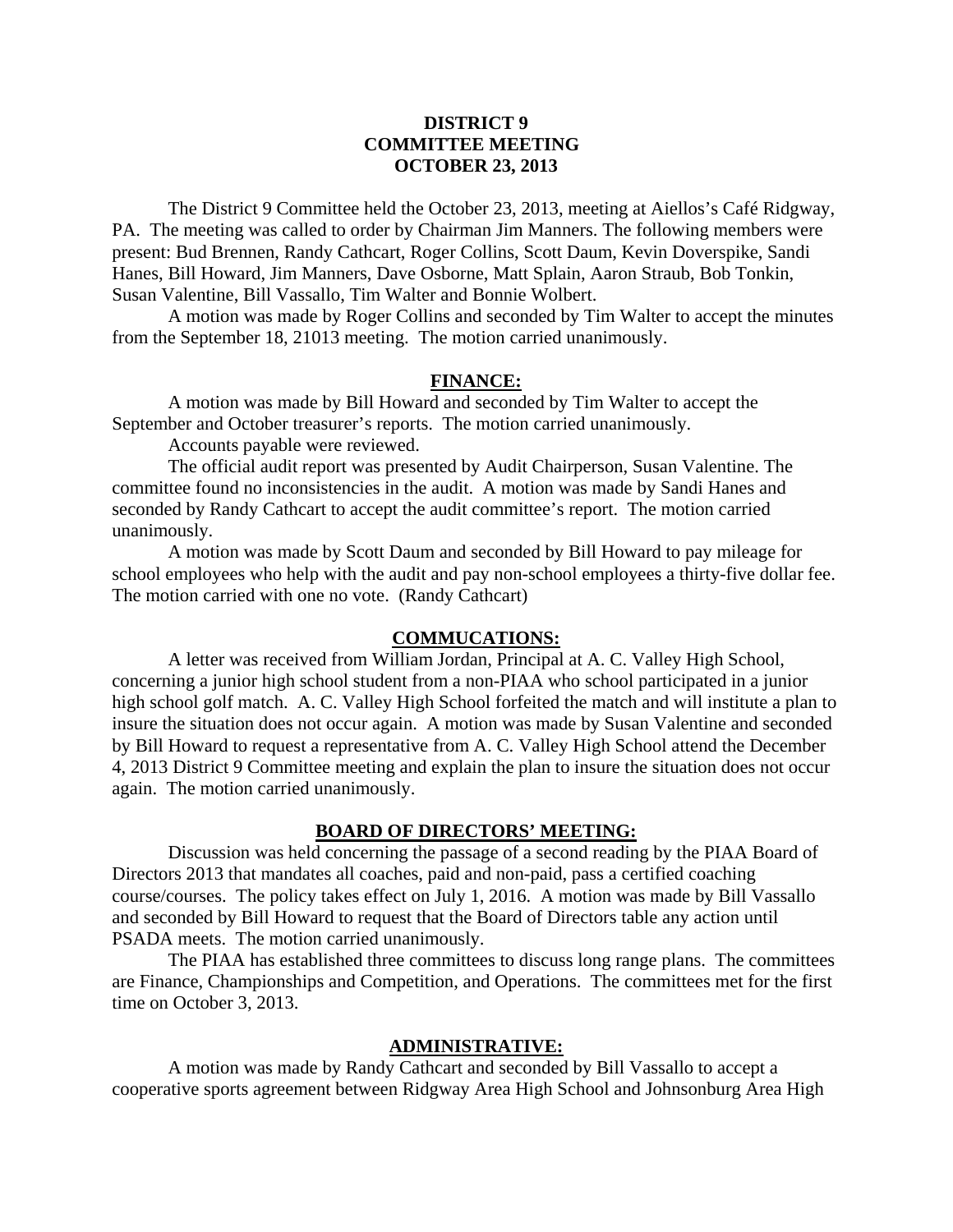School in baseball. The motion carried unanimously.

A motion was made by Roger Collins and seconded by Bonnie Wolbert to accept a cooperative sports agreement between Kane Area High School and East Forest High School in junior high and varsity wrestling pending the proper paperwork. The motion carried unanimously.

 A motion was made by Scott Daum and seconded by Susan Valentine to request a representative from Smethport Area High School attend the December 4, 2013 District 9 Committee meeting and explain the plan to insure the participation of a junior high school student on a varsity athletic team does not occur again. The motion carried unanimously.

The number of transfer and foreign exchange students were reviewed.

 A proposed athletic trainers' fee schedule for district events was received. A motion was made by Scott Daum and seconded by Susan Valentine to table the proposal until the December meeting.

 Reviewed District 9 and PIAA policies for fans conduct at events. The policy is listed below:

# **BANNERS, SIGNS, NOISEMAKERS, LISTENING DEVICES, AND TEAM BOX DECORUM**

The presence and/or the use of balloons, whistles, and/or portable listening devices (without earphones) are PROHIBITED! The Principal and Athletic Director of each school will be requested to confiscate these items from their cheerleaders and/or the spectators from their school and community. The use of pom-poms by cheerleaders and small portable listening devices with earphones is permitted. **Spectators are prohibited from removing their shirts and/or using body paint while in attendance at District and Inter-District Championship Contests. Principals and Athletic Directors of competing schools shall announce and publicize these regulations.**

The principal, athletic director, coaches, team physician, team trainer, players in uniform, managers, ball holders, and statisticians will be the only persons permitted in the team box.

PIAA fall sports steering committee will meet on December 5, 2013.

 Discussed the result of an appeal hearing involving Washington High School student. The PIAA Constitution states under Article 8 Sections 3, 4, and 5 additional semester/s can be granted to a student. One or two semesters may be granted but not a part of a semester.

# **ADMINISTRATIVE COMMITTEES:**

## **SPORTSMANSHIP:**

The number of athletes and coaches disqualified was presented.

## **SPORTS SPECIFIC COMMITTEES:**

## **CROSS COUNTRY, TENNIS, GOLF, and VOLLEYBALL:**

Updates concerning the various tournaments were presented.

## **FOOTBALL:**

Two items were discussed: the "AAA" point system and schools cancelling the last game of the season. When schools cancel a game or games, the cancelation has an effect on the teams